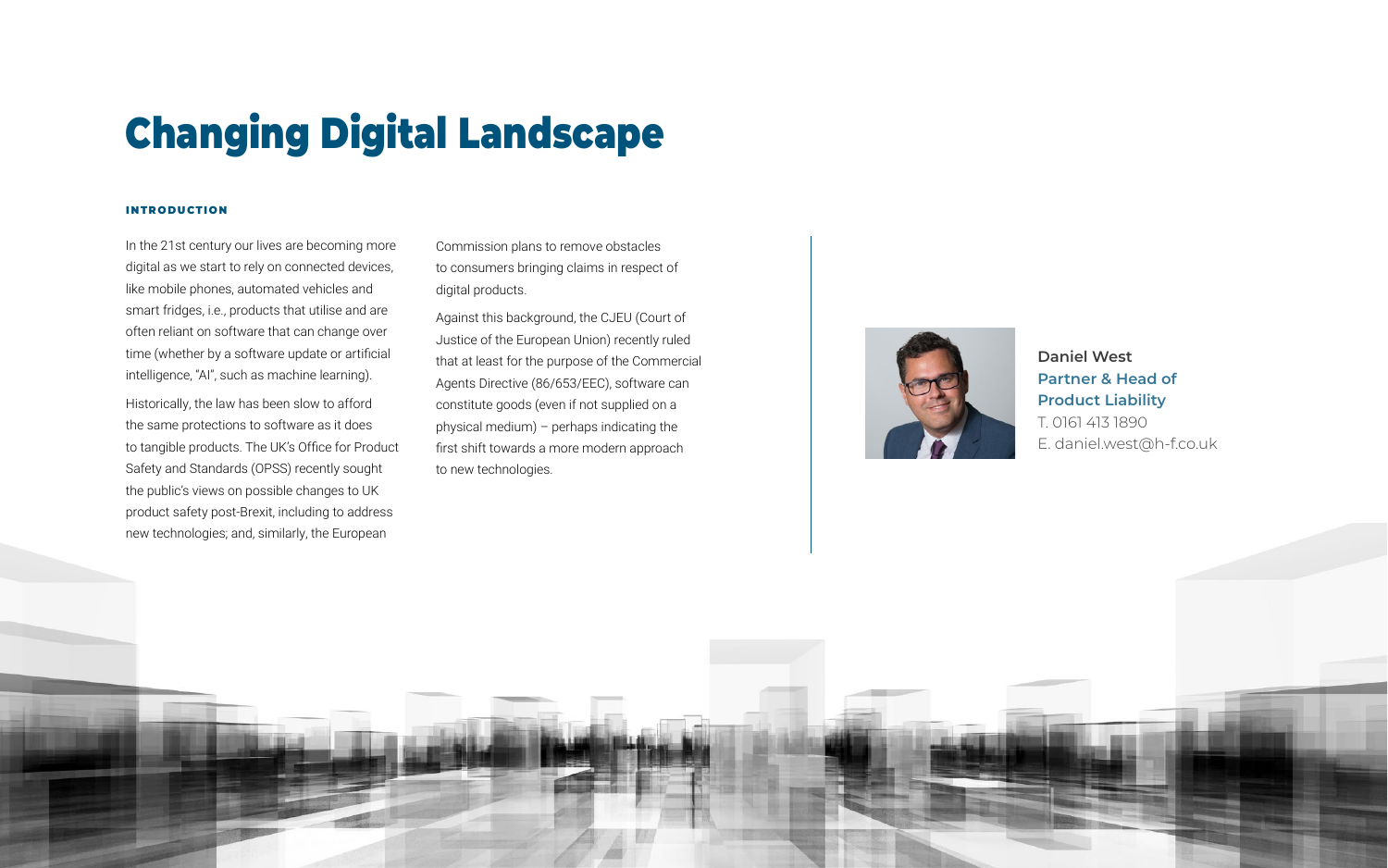Software is not a tangible good or physical "thing". It might be supplied on a physical thing (like a disc or pre-installed on a computer) but more and more frequently it will be downloaded; and product liability law developed before downloading was common. For instance, the law of contract has traditionally only afforded consumers with protection where software is supplied on a physical medium<sup>1</sup>. Or, in the case of bespoke or "made to measure" software, the creation itself might be considered a service which must be performed with reasonable care and skill $^2$ . But this left a lacuna in the law for "off the peg" (ready-made) software where it had not been supplied on a physical medium.

The issue was recognised in the Consumer Rights Act (CRA) which was introduced in October 2015, affording consumers new protections when purchasing "digital content" (defined as "data produced and supplied in a digital form") which would include software. Such protections mirror those previously afforded only to tangible goods – namely that the digital content must be of satisfactory quality, fit for purposes and as described. Curiously, the CRA does not seek to achieve this by extending or clarifying the definition of "goods" to include digital content, but instead gives "digital content" its own section – thereby tacitly acknowledging that "digital content" is something separate and distinct from goods.



#### **The historic approach to software**

Despite the introduction of the CRA, issues remain around the applicability of product liability law to software, including:

1. It remains unclear whether the definitions of "product" in the Consumer Protection Act 1987 and General Product Safety Regulations 2005 are intended to include software.

2. In a society where most people accept that software will contain bugs, particularly when new (and often to be fixed by later updates), it may be difficult to determine what level of safety is to be expected.

3. At the moment, the safety of a product is determined at the point it is put into circulation; but if a product can change throughout its lifecycle, then it is possible it could become unsafe at a later date.

4. Further, if a producer can update a product to make it safer then questions arise as to whether there is any obligation on it to do so, particularly if consumer expectations of safety change throughout a product's lifecycle.

5. Further still, if a product can change throughout its lifecycle then it is not clear when limitation should start to run in the context of a product which becomes unsafe; and, on this point, the CRA appears to suggest that regardless of when a flaw is introduced, the limitation period will still run from the date the product was originally supplied $3-$  creating a possibility a flaw could be introduced into a product close to or after the 6 year limitation period in contract, leaving the consumer without such a claim.

1 See St Albans City and District Council v International Computers [1996] 4 All ER 481 2 See Salvage Association v CAP Financial Services Ltd [1995] FSR 654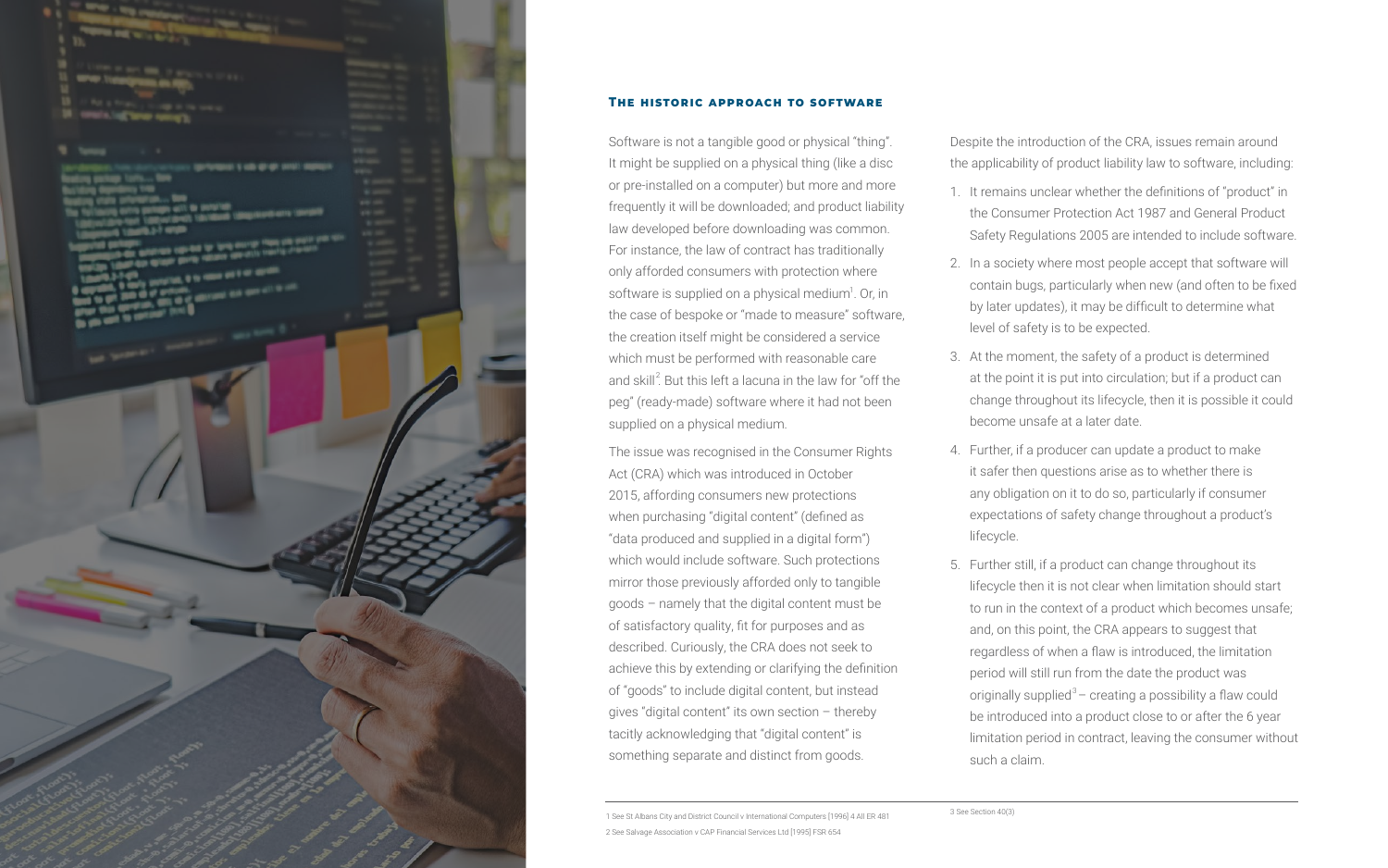The government created the OPSS in 2018 with the stated purpose of delivering and improving consumer protection in the UK. In March 2021 the OPSS issued a call for [evidence](https://assets.publishing.service.gov.uk/government/uploads/system/uploads/attachment_data/file/1035916/uk-product-safety-review-call-for-evidence2.pdf) with a view to reforming the product safety framework so that it is fit for the future including for example connected devices. The call for evidence recognises that "The growth of internet-connected devices blurs the boundary between product and service, and between an individual product and a connected one", that "a growing number of products can now communicate with each other and us, learn and evolve in a way that was not envisioned when product regulations were drafted" and that "the interface of software and hardware blurs the boundaries of producer responsibility".

The [response](https://assets.publishing.service.gov.uk/government/uploads/system/uploads/attachment_data/file/1035917/uk-product-safety-review-call-for-evidence-response2.pdf) was published in November 2021 and it acknowledged that "the current framework was designed for traditional products" and that clarity was needed with regard to "whether the definition of 'product' includes software, the requirements for software updates, and where liability lies". In this respect the OPSS says it is working with the government "to understand the impact of AI on product safety and liability".

Whilst the UK has of course now left the EU

(and the transition period has now ended), such that the UK can set its own product liability rules, it is also worth noting what is also happening at an EU level (particularly given that the current framework is largely inherited from the UK's time as an EU member).

In 2018 the European Commission (EC) published a review of the Product Liability Directive (PLD), upon which the domestic Consumer Protection Act is based, and concluded that it remained an "adequate tool" but had criticisms regarding its applicability to interconnected, digital, autonomous and intelligent products – particularly where products can be changed or adapted throughout their lifecycle.

As a result, the EC plans to revise the PLD and recently closed a public consultation. The amendments being considered include extending the PLD to cover software and digital content and defects resulting from changes made to a product after it has been put into circulation.

.



#### **The ongoing reviews by the opss and eu**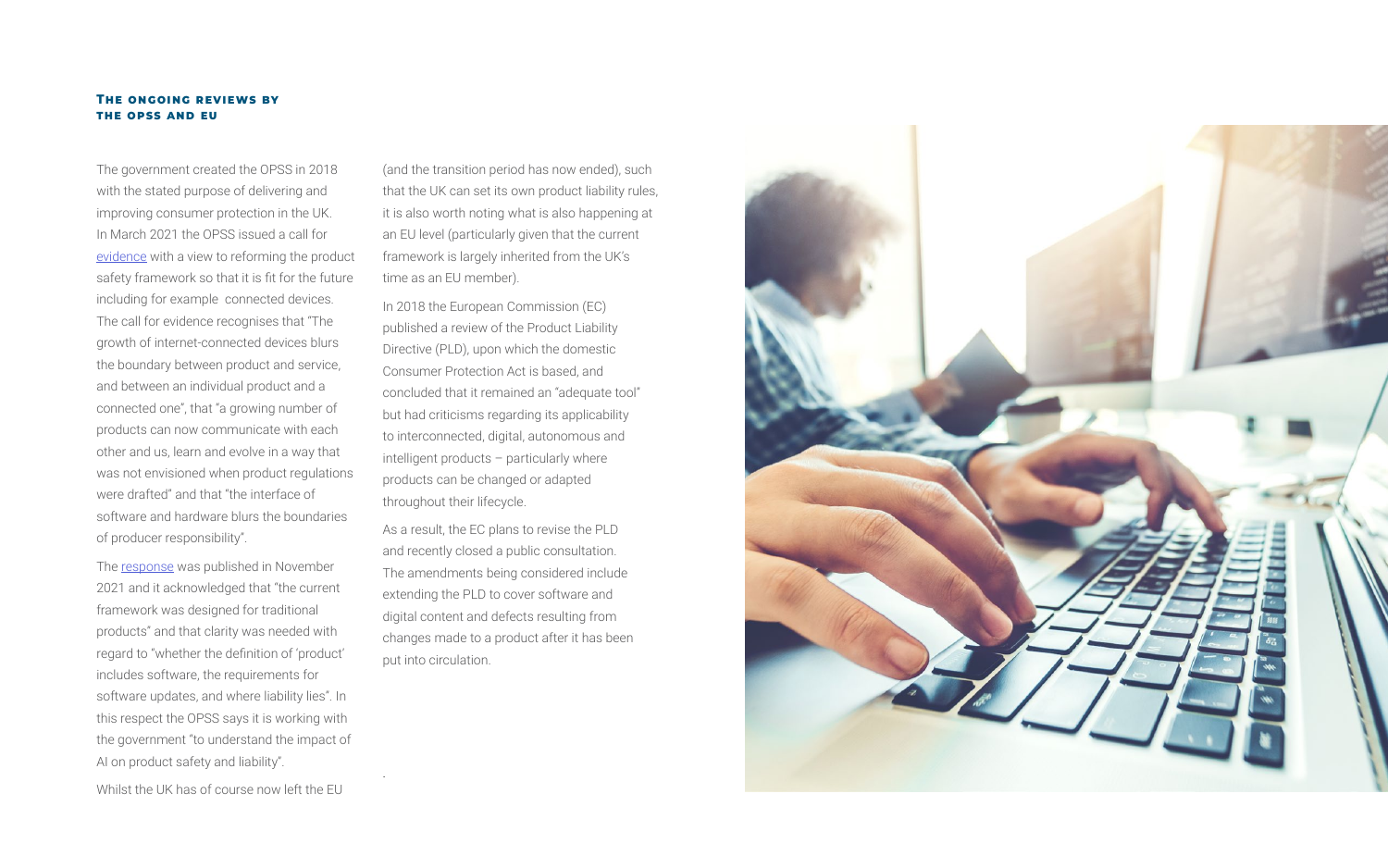In The Software Incubator Ltd v Computer Associates (UK) Ltd the court was required to consider the Commercial Agents (Council Directive) Regulations 1993 which implemented the Commercial Agents Directive (86/653/EEC) in the UK. The purpose of this Directive and the subsequent 1993 Regulations is to provide protections for commercial agents selling 'goods'. The court was asked to determine whether software was goods.

The High Court found in 2016 that software was goods for the purposes of the 1993 Regulations. As such, the matter was appealed and in 2018 the Court of Appeal said that software was not goods $^4$ . Despite acknowledging that the distinction between tangible and intangible goods "seems artificial in the modern age"<sup>5</sup>, the court said it could not ignore the judicial authorities maintaining the distinction. (The court even acknowledged that the introduction of the CRA had rather proved the point by drawing a clear distinction between tangible, moveable items on the one hand and digital content on the other.)

#### **THE DECISION IN THE SOFTWARE INCUBATOR LTD v Computer Associates (UK) Ltd**

The matter was appealed again to the Supreme Court which referred the issue to the CJEU. As a result, in September 2021 the CJEU confirmed that for the purposes of the specific Directive, software can constitute goods. The CJEU came to this conclusion because its own body of caselaw established that goods meant "products which can be valued in money and which are capable, as such, of forming the subject of commercial transactions". It followed (the court said) that software fell within this definition.

The final word of the Supreme Court is awaited.

#### **Comment**

There remain significant issues regarding the applicability of product liability law to software, particularly where it is downloaded, and connected or intelligent products which can change throughout their lifecycle. As a result, both the UK (via the OPSS) and the EU are carrying out separate reviews into how the current product liability regime can be made fit for purpose in the 21st century.

The CJEU's recent decision that software can (at least in some circumstances) constitute goods is in line with the shift at both domestic and EU level towards a more modern and dynamic approach to consumer protection.

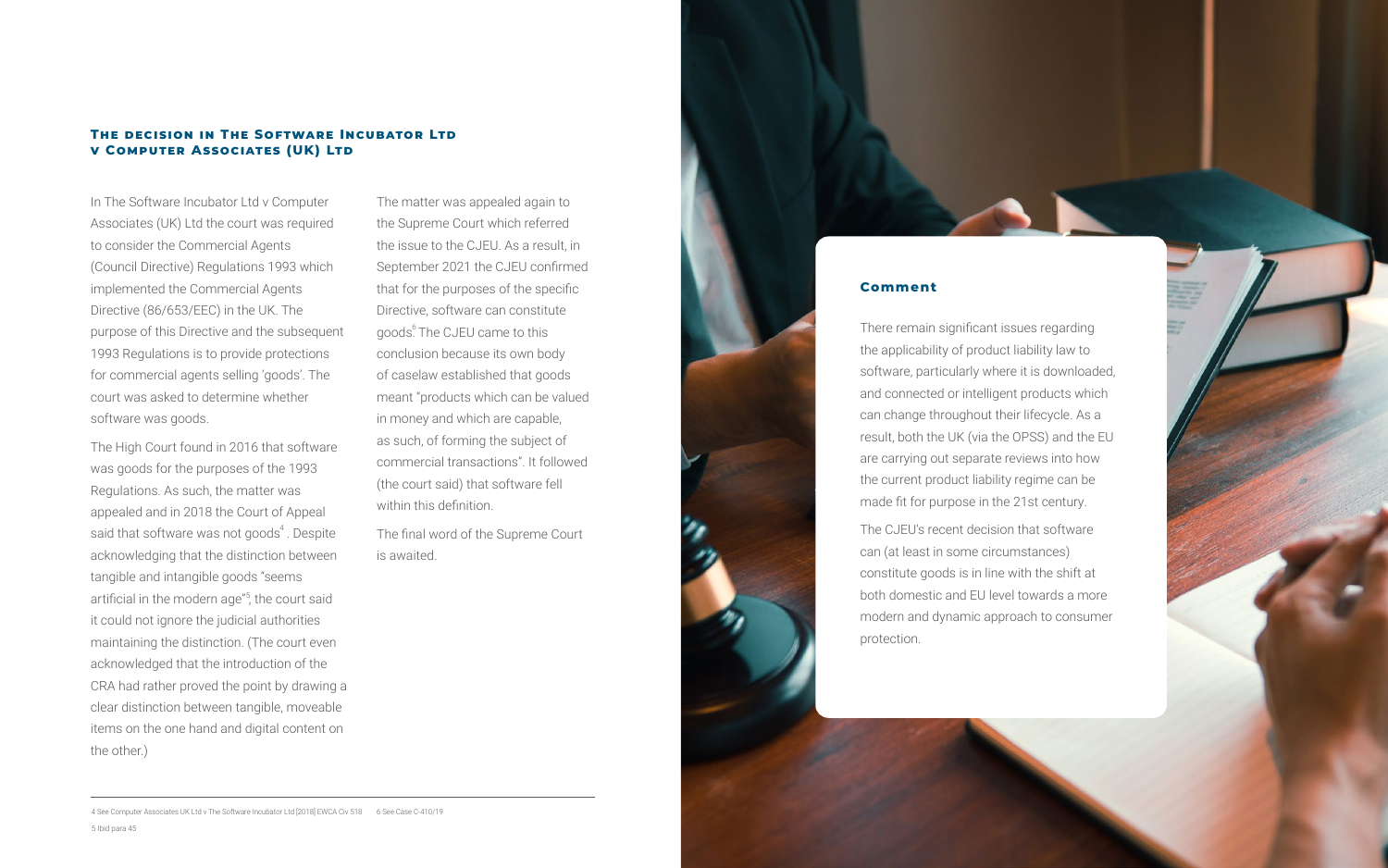**Daniel West Partner & Head of Product Liability**

T. 0161 413 1890 E. daniel.west@h-f.co.uk

### If you would like to discuss any of the information contained within this document, please do not hesitate to get in touch.